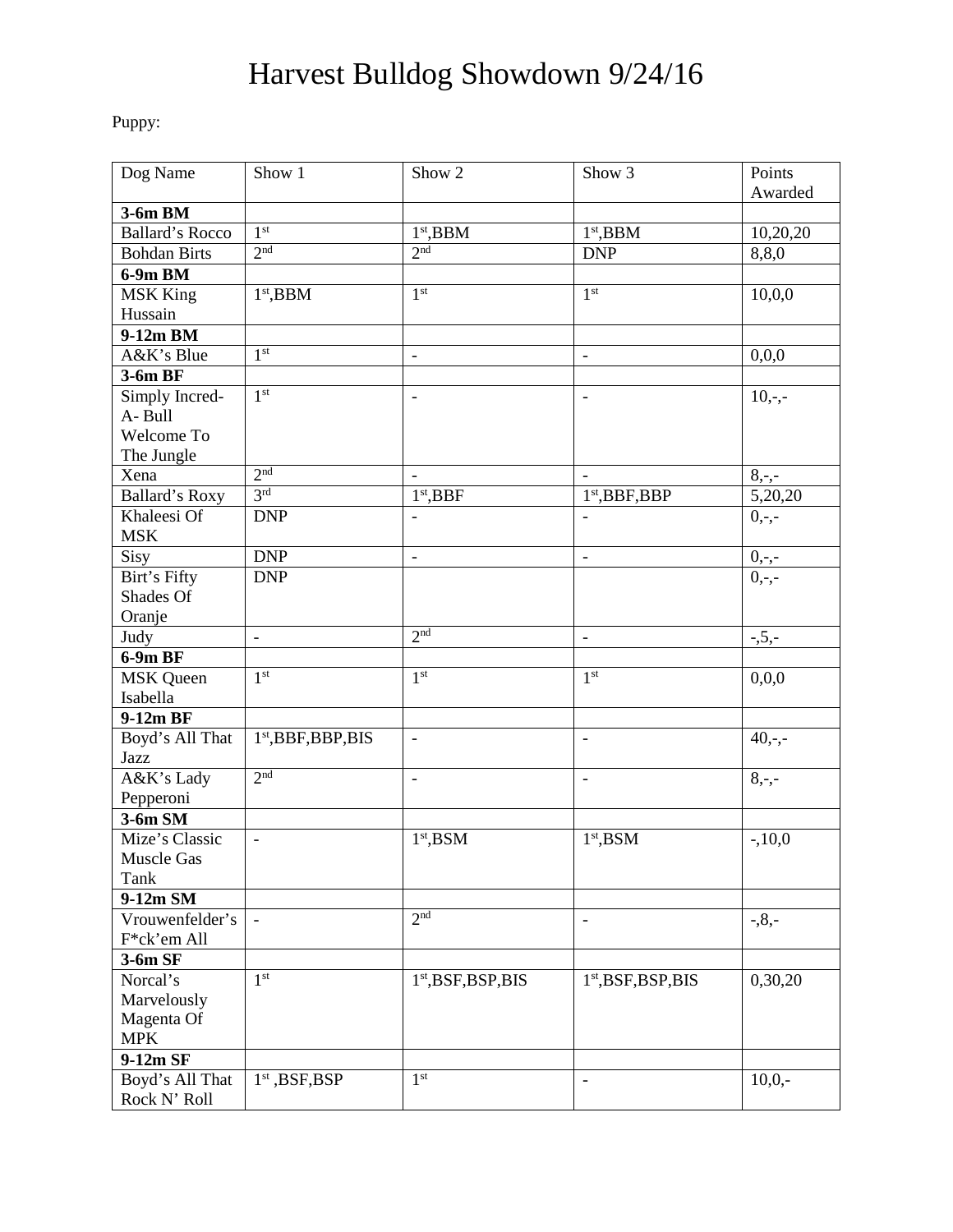## Harvest Bulldog Showdown 9/24/16

Adult:

| Dog Name             | Show 1                         | Show 2                       | Show 3                   | Points Awarded    |
|----------------------|--------------------------------|------------------------------|--------------------------|-------------------|
| 1-2 BM               |                                |                              |                          |                   |
| BFM's Ford's         | 1 <sup>st</sup>                | 2 <sup>nd</sup>              | 2 <sup>nd</sup>          | 10,8,8            |
| <b>Tankus</b>        |                                |                              |                          |                   |
| Maximus              |                                |                              |                          |                   |
| Wolveslayers         | 2 <sub>nd</sub>                | 1 <sup>st</sup>              | $1st$ , BBM              | 8,10,20 1xMajor   |
| Sherpa's             |                                |                              |                          |                   |
| Nightmare            |                                |                              |                          |                   |
| "Yeti"               |                                |                              |                          |                   |
| 2-3 BM               |                                |                              |                          |                   |
| OAB's Doc            | 1 <sup>st</sup>                | 2 <sup>nd</sup>              | 2 <sup>nd</sup>          | 10,8,8            |
| Simply Indred-       | 2 <sub>nd</sub>                |                              | $\overline{\phantom{0}}$ | $8, -,-$          |
| A-Bull               |                                |                              |                          |                   |
| Lamborghini          |                                |                              |                          |                   |
| Diablo               |                                |                              |                          |                   |
| Zebu Of MSK          | 3 <sup>rd</sup>                | 1 <sup>st</sup>              | 1 <sup>st</sup>          | 5,10,10           |
| Birt's               | <b>DNP</b>                     | 3 <sup>rd</sup>              | 3 <sup>rd</sup>          | 0,5,5             |
| Rembrandt            |                                |                              |                          |                   |
| $3+BM$               |                                |                              |                          |                   |
| OAB's Spanky         | $1st$ , BBM                    | $1st$ , BBM                  | 1 <sup>st</sup>          | $10,10,0$ 2xMajor |
| $1-2BF$              |                                |                              |                          |                   |
| Bybee's Fatty        | 1 <sup>st</sup> , BBF, BB, BIS | $1st$ , BBF, BB, BIS         | $1st$ , BBF, BB, BIS     | 40,40,40 3xMajor  |
| <b>Bang Bang</b>     |                                |                              |                          |                   |
| Birt's Sweet         | 2 <sup>nd</sup>                | 2 <sup>nd</sup>              | 2 <sup>nd</sup>          | 8,8,8             |
| Caroline             |                                |                              |                          |                   |
| Vanilla Pepper       | $\blacksquare$                 | $\overline{\phantom{0}}$     | 3 <sup>rd</sup>          | $-,-,5$           |
| $2-3BF$              |                                |                              |                          |                   |
| Bybee's Cinna        | 1 <sup>st</sup>                | 1 <sup>st</sup>              | $1^{\rm st}$             | $10,-,-$          |
| Simply Incred-       | 2 <sup>nd</sup>                | $\frac{1}{2}$                | $\overline{\phantom{0}}$ | $8, -,-$          |
| <b>A-Bull Pretty</b> |                                |                              |                          |                   |
| Reckless             |                                |                              |                          |                   |
| $3+BF$               |                                |                              |                          |                   |
| Simply Incred-       | 1 <sup>st</sup>                | $\overline{a}$               | $\overline{\phantom{a}}$ | $0,-,-$           |
| A-Bull Coyote        |                                |                              |                          |                   |
| Ugly                 |                                |                              |                          |                   |
| 1-2 SM               |                                |                              |                          |                   |
| Boyd's/Rogers        | 1 <sup>st</sup>                | $\qquad \qquad \blacksquare$ | $\qquad \qquad -$        |                   |
| Pacqman              |                                |                              |                          | $0,-,-$           |
| Pacquiao             |                                |                              |                          |                   |
| 2-3 SM               |                                |                              |                          |                   |
| <b>AB</b> Positives  | 1 <sup>st</sup>                | 1 <sup>st</sup> , BSM, BS    | $1st$ , BSM, BS          | 0,20,20 2xMajor   |
| Hammer Time          |                                |                              |                          |                   |
| of                   |                                |                              |                          |                   |
| Vrouwenfelder        |                                |                              |                          |                   |
| $3+SM$               |                                |                              |                          |                   |
| Duke                 | $1st$ , BSM                    | 1 <sup>st</sup>              | 1 <sup>st</sup>          | 1xMajor<br>10,0,0 |
| Vrouwenfelder        |                                |                              |                          |                   |
|                      |                                |                              |                          |                   |